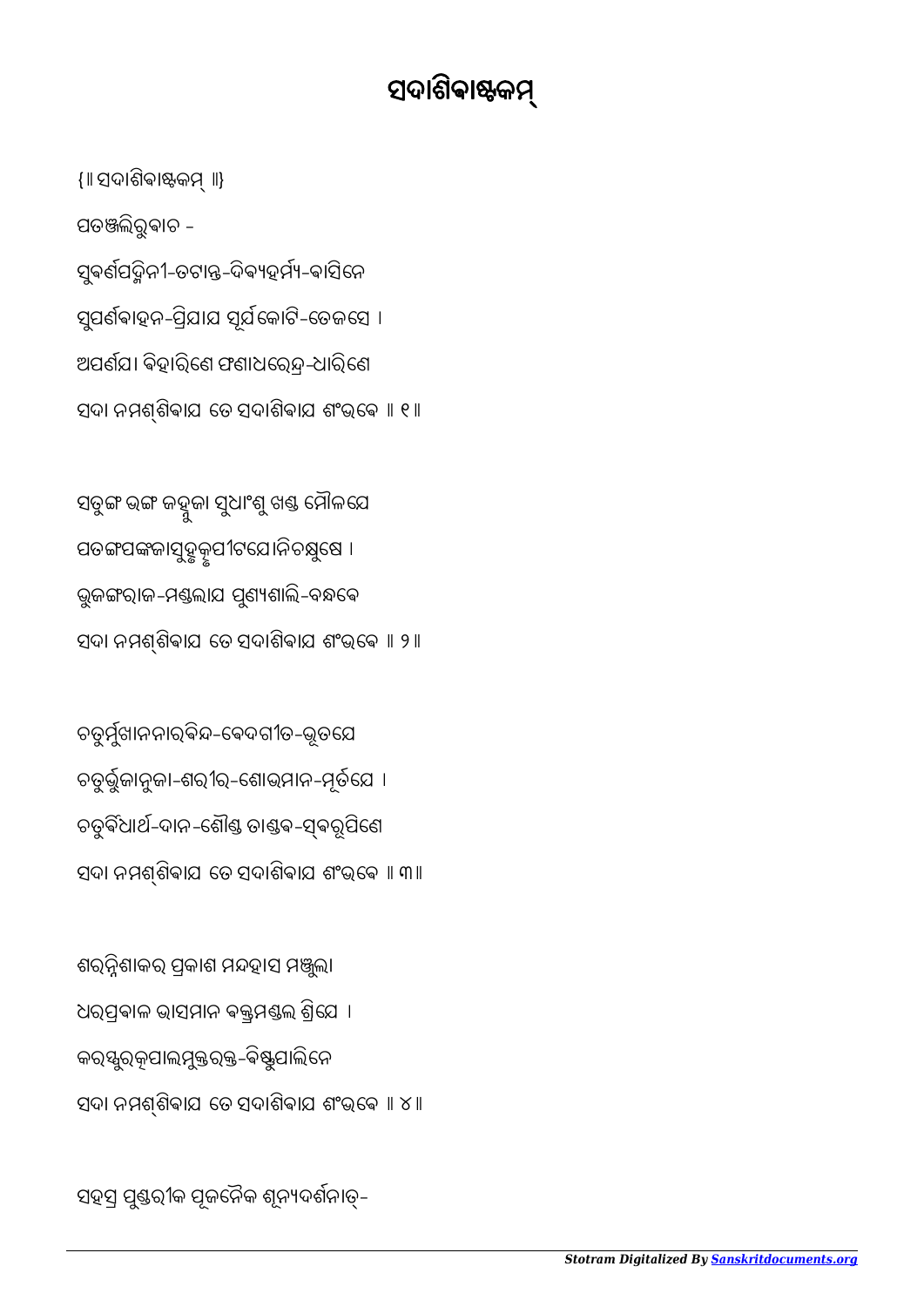ହାଲାସ୍ୟନାଥାଯ ମହେଶ୍ବରାଯ ହାଲାହଲାଲଂକୃତ କନ୍ଧରାଯ । ମୀନେକ୍ଷଣାଯାଃ ପତଯେ ଶିବାଯ ନମୋ-ନମସ୍ସୁନ୍ଦର-ତାଣ୍ଡବାଯା । ୧୦ ।

ମଧୁରିପୁ-ବିଧି ଶକ୍ର ମୁଖ୍ୟ-ଦେବୈର୍ପି ନିଯମାଚିତ-ପାଦପଙ୍କଜାଯ । କନକଗିରି-ଶରାସନାଯ ତୁଭଂ ରଜତ ସଭାପତେଯ ନମଶିଵାଯ ॥ ୯॥

ମୃକଣ୍ଟୁସୂନୁ ରକ୍ଷଣାବଧୂତଦଣ୍ଡ-ପାଣଯେ ସୁଗନ୍ଧମଣ୍ଡଲ କ୍ୟୁର୍ପ୍ସଭାଜିତାମୃତାଂଶବେ । ଅଖଣ୍ଡଭୋଗ-ସମ୍ପଦର୍ଥଲୋକ-ଭାବିତାମୂନେ ସଦା ନମଶ୍ଶିବାଯ ତେ ସଦାଶିବାଯ ଶଂଭ୍ବେ ॥ ୮ ॥

ଅତି ପ୍ରଗଲ୍ଭ ବୀରଭଦ୍ର-ସିଂହନାଦ ଗର୍ଜିତ ଶ୍ରତିପ୍ରଭୀତ ଦକ୍ଷଯାଗ ଭୋଗିନାକ ସଦ୍ମନାମ୍ । ଗତିପଦାଯ ଗର୍ଜିତାଖିଲ-ପ୍ରସଞ୍ଚସାକ୍ଷିଣେ ସଦା ନମଶ୍ଶିବାଯ ତେ ସଦାଶିବାଯ ଶଂଭ୍ବେ ॥ ୭ ॥

ରସାରଥାଯ ରମ୍ୟପତ୍ର ଭୁଦ୍ରଥାଙ୍ଗସାଣୟେ ରସାଧରେନ୍ଦ୍ର ଚାପଶିଞ୍ଜିନୀକୃତାନିଲାଶିନେ । ସ୍ଵସାରଥୀ-କୃତାଜନୁନ୍ନବେଦରୂପବାଜିନେ ସଦା ନମଶିଵାଯ େତ ସଦାଶିଵାଯ ଶଂଭେଵ ॥ ୬॥

ସହସ୍ରନେତ୍ର କଲ୍ପିତାର୍ଚନାଚ୍ୟୁତାଯ ଭ୍କ୍ତିତଃ । ସହସ୍ରଭାନୁମଣ୍ଡଲ-ପ୍ରକାଶ-ଚକ୍ରଦାଯନେ ସଦା ନମଶିଵାଯ େତ ସଦାଶିଵାଯ ଶଂଭେଵ ॥ ୫॥